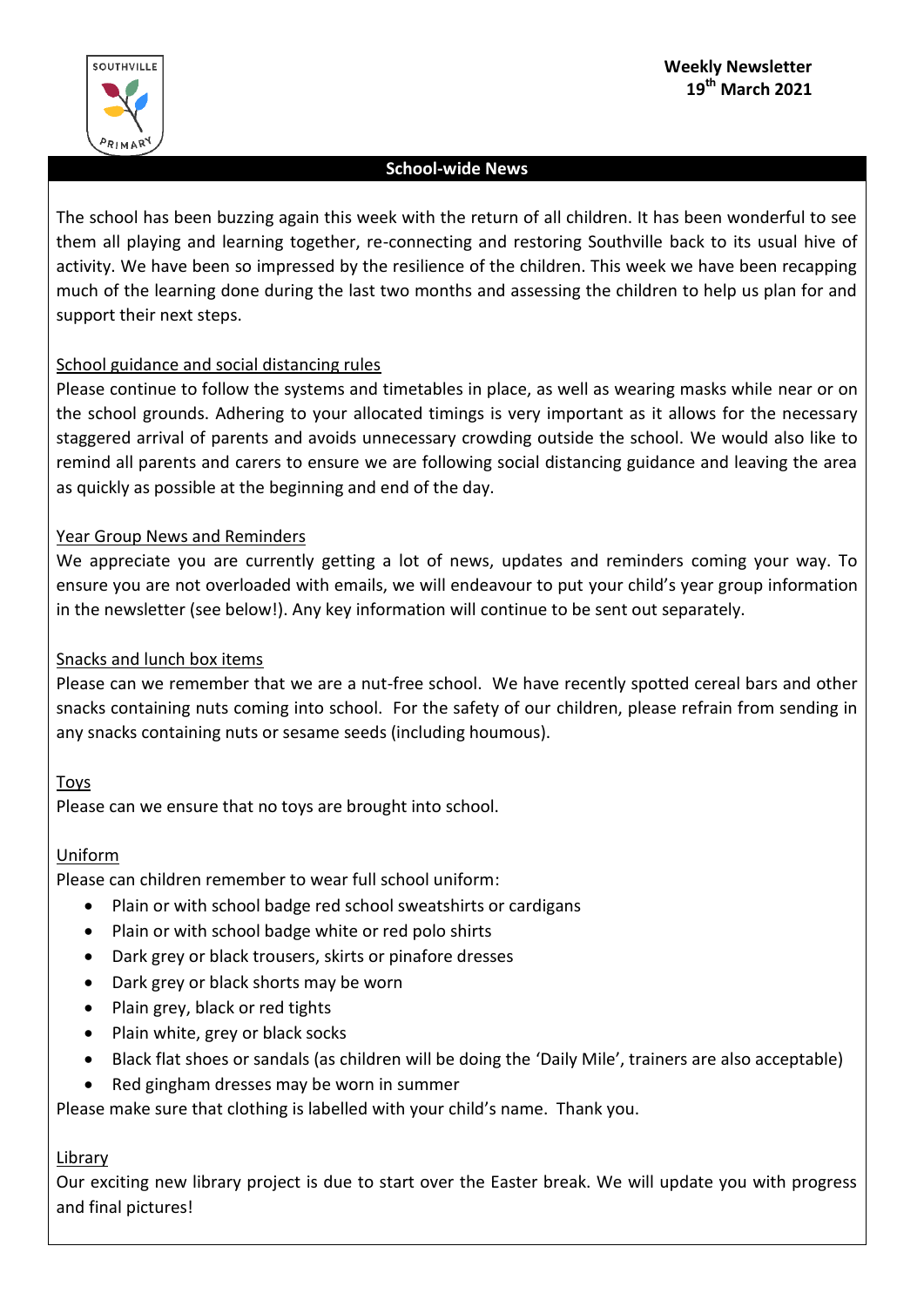## Comic Relief

Thank you for your support for our dress down day in aid of Comic Relief. The children looked great and we particularly enjoyed the jokes!

## **Community News**

### Easter holidays at the Bristol Cycling Centre

Get ready for the Big Pedal at the Bristol Cycling Centre during the Easter holidays with Bikeability course, family cycling, Dr Bike, and more!



This Easter the Bristol Cycle Centre are reopening their doors to the public with a bang! Not only do they have our regular roster of sessions for you to attend, but they are also offering regular Bikeability Level 1 courses to help children grow in confidence on their cycles. The Sustainable Roadshow Team are joining them with Dr Bike to answer all your cycling queries. From the **5th to the 18th of April**, there will be something for everyone to enjoy. For more info and to register your interest for the events, click here: <https://betterbybike.info/news/easter-holidays-at-the-bristol-cycling-centre/>

## Whitehouse Street area development

Action Greater Bedminster, the local community partnership, is running the community consultation stage of a new development proposed for the Whitehouse Street area. They are keen to gather views on what the local community would like to see as part of the development. You can visit their website and complete an online survey here: [Help shape the future of Bedminster \(whitehousestreet.com\)](https://whitehousestreet.com/index.php)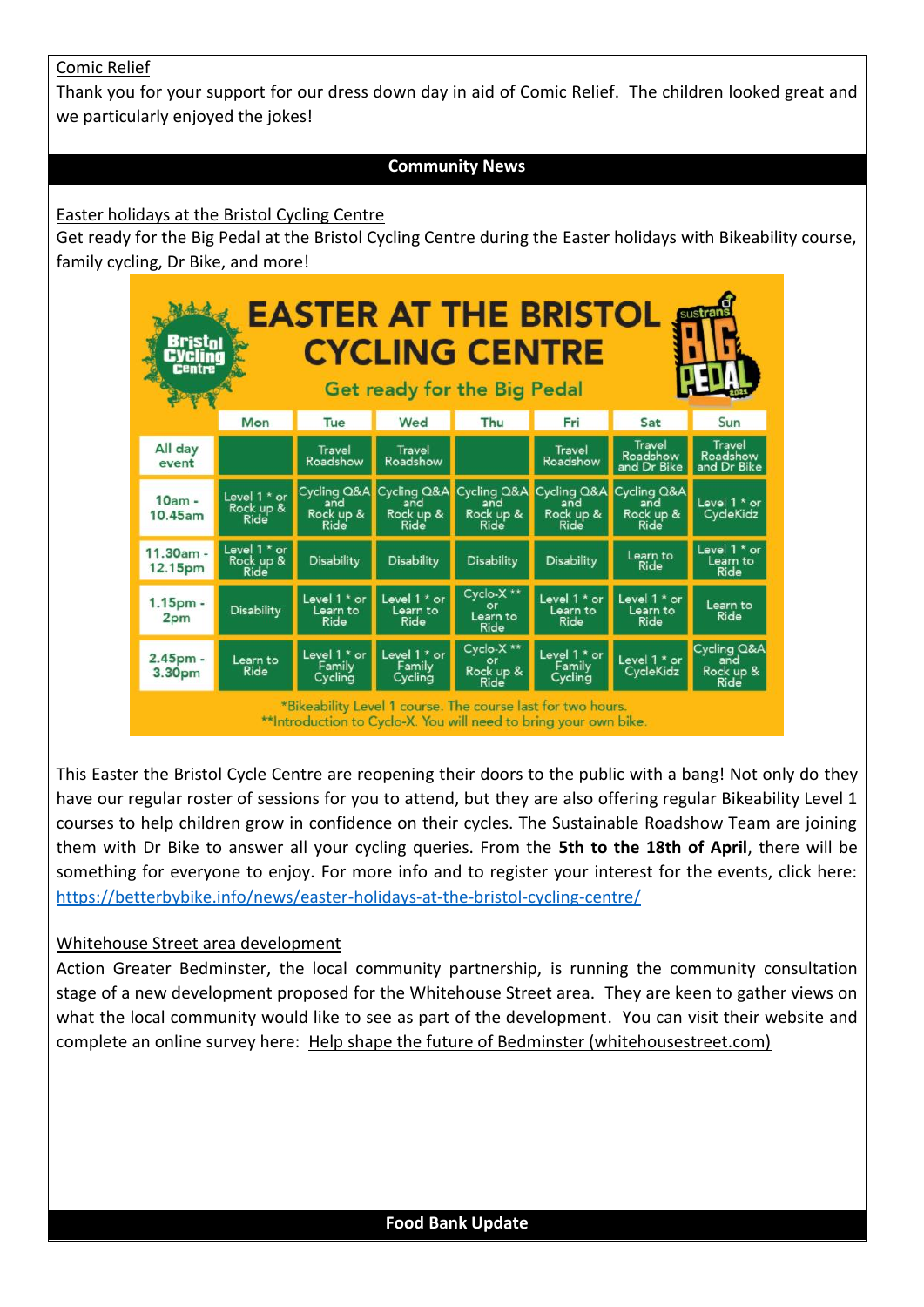Thanks to your ongoing generous donations, we have been able to provide a substantial weekly parcel for families in need, containing not only the store cupboard essentials, but a good variety of fresh food.



If you wish to make a financial donation, I am happy to shop for the items we need. If you would like to donate items, my shopping list for this week is shampoo, shower gel, washing liquid (clothes), fabric softener, toilet roll, breakfast cereal, tomato sauce, tinned veg and tea bags. <https://paypal.me/pools/c/8qlnlltXQg>

Please contact me if you need a food parcel. [paula.mathias@bristol-schools.uk](mailto:paula.mathias@bristol-schools.uk) 07745954213

Government message:

## **Free school meal provision over the Easter holiday**

Schools and further education providers do not need to provide lunch parcels or vouchers during the Easter holidays. The COVID Winter Grant Scheme is in place to support individuals, families and children with food and other essentials outside of term-time and will operate through the Easter holidays. This scheme, run by local authorities, operated successfully in the Christmas and February half-term holidays and ensures that families and children who require it, including those eligible for free school meals, can receive the support they need.

Further information on the provision of free school meals and the COVID Winter Grant Scheme can be found in our guidance on [providing school meals during the coronavirus \(COVID-19\) outbreak.](https://www.gov.uk/government/publications/covid-19-free-school-meals-guidance/covid-19-free-school-meals-guidance-for-schools?utm_source=12%20March%202021%20C19&utm_medium=Daily%20Email%20C19&utm_campaign=DfE%20C19)

#### **Year Group News and Reminders**

#### **Preschool**

## **Labelling**

Please can you make sure that clothing, water bottles and food containers are labelled with your child's name so that we can get them back to you if they go astray.

#### Independence

We are supporting the children to become more independent in managing their belongings, putting on their coats and shoes, and eating their food. Please help your child at home by encouraging them to do things for themselves and celebrating 'what I can do for myself'.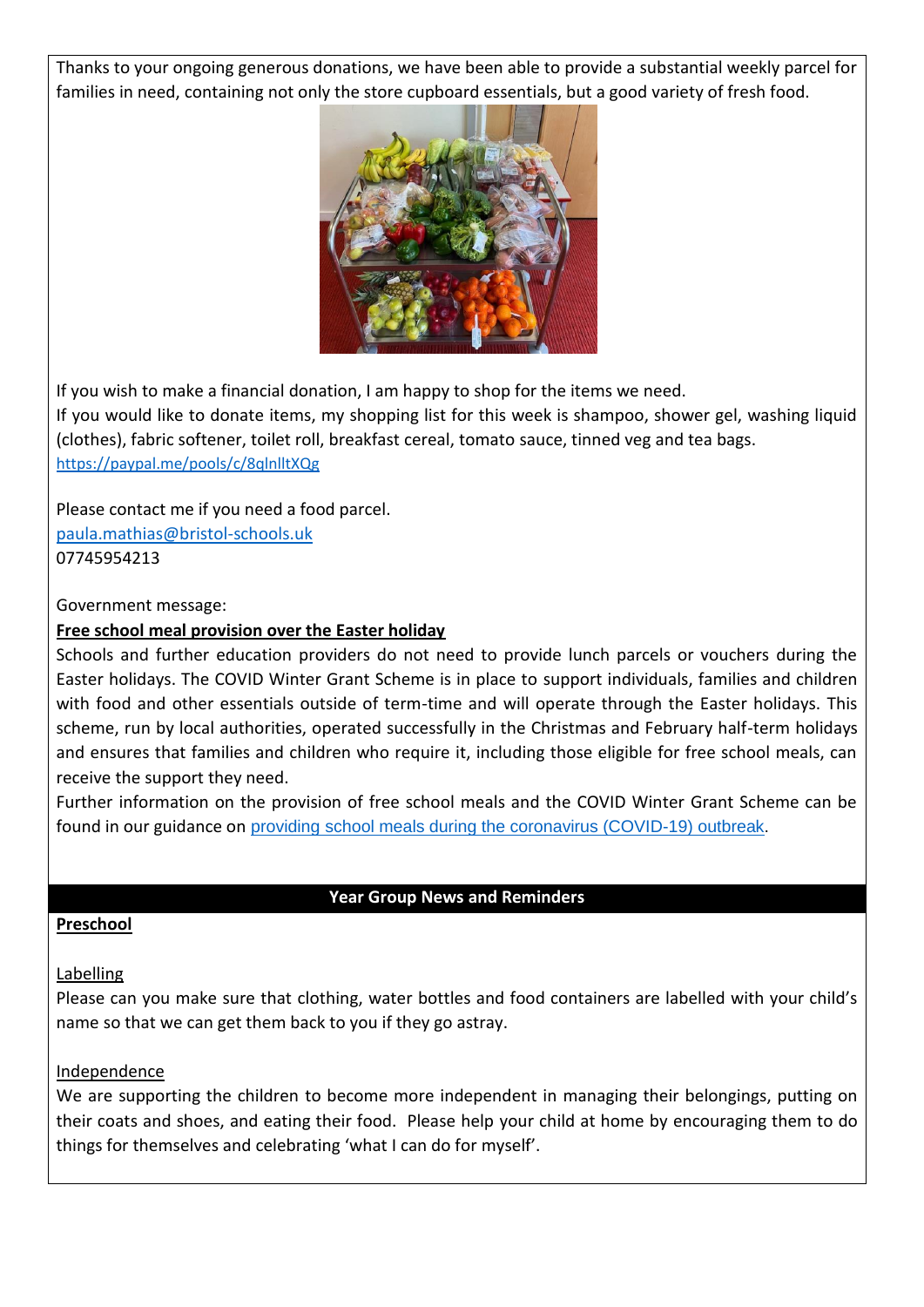## **Reception**

Next week at school our focus is exploring 'Underwater Dinosaurs'. The Characteristics of Effective Learning focus will be 'Finding Out and Exploring - showing curiosity about objects, events and people'. Here is a rough outline of some of the activities that we will be covering but please note they may be completed on different days in each class. We will be carrying on with phase 3 phonics assessments throughout this week.

| Monday           | Phonics – writing sentences using phase 2 and 3 sounds<br>Maths - 3D shape and practical activities<br>Jellyfish P.E (Ball skills-rolling and throwing)<br>Reading Books and Reading Records will be collected to be quarantined<br>PSHE: Food, Glorious Food                            |
|------------------|------------------------------------------------------------------------------------------------------------------------------------------------------------------------------------------------------------------------------------------------------------------------------------------|
| <b>Tuesday</b>   | RE - What is important to us?<br>$\bullet$<br>Phonics - writing sentences using phase 2 and 3 sounds<br>Maths - 3D shape and practical activities<br>$\bullet$                                                                                                                           |
| <b>Wednesday</b> | Reading - New reading books will be issued and sent out.<br>$\bullet$<br>Phonics – writing sentences using phase 2 and 3 sounds<br>Maths - 3D shape and practical activities<br>Octopus PE (Ball Skills - rolling and throwing)<br>Gardening Club - Octopus Class (moved from last week) |
| Thursday         | Phonics – writing sentences using phase 2 and 3 sounds<br>$\bullet$<br>Maths $-3D$ shape and practical activities                                                                                                                                                                        |
| <b>Friday</b>    | Phonics - writing sentences using phase 2 and 3 sounds<br>$\bullet$<br>Maths - 3D shape and practical activities<br>Starfish PE (Ball Skills - rolling and throwing)<br>Jellyfish Magic Marble Treat (separate email to follow)<br><b>Celebration Assembly</b>                           |

## Reading records

We will be replacing any lost reading records this week, but from now, there will be a charge for any lost reading books or records, in accordance with the whole school policy. Please let your class teacher know ASAP if your child's reading record cannot be found at home or at school.

Please continue to read regularly with the children throughout the week, as it is important for them to practise their learned and new sounds in word reading. We are completing phase 3 phonics assessments this week, after which we will be letting you know which sounds the children will be focusing on moving forward.

## Messages for staff

We would like to ask that all urgent, important or personal messages for teachers are emailed to the office FAO the teacher in question and they will endeavour to get back to you the same day, although sometimes this may not be possible. Any day-to-day and non-urgent messages can be passed on to the staff member on gate duty, who will pass this to the class teacher. Thank you for your cooperation and we appreciate that it is difficult not being able to speak to your class teacher directly about these matters.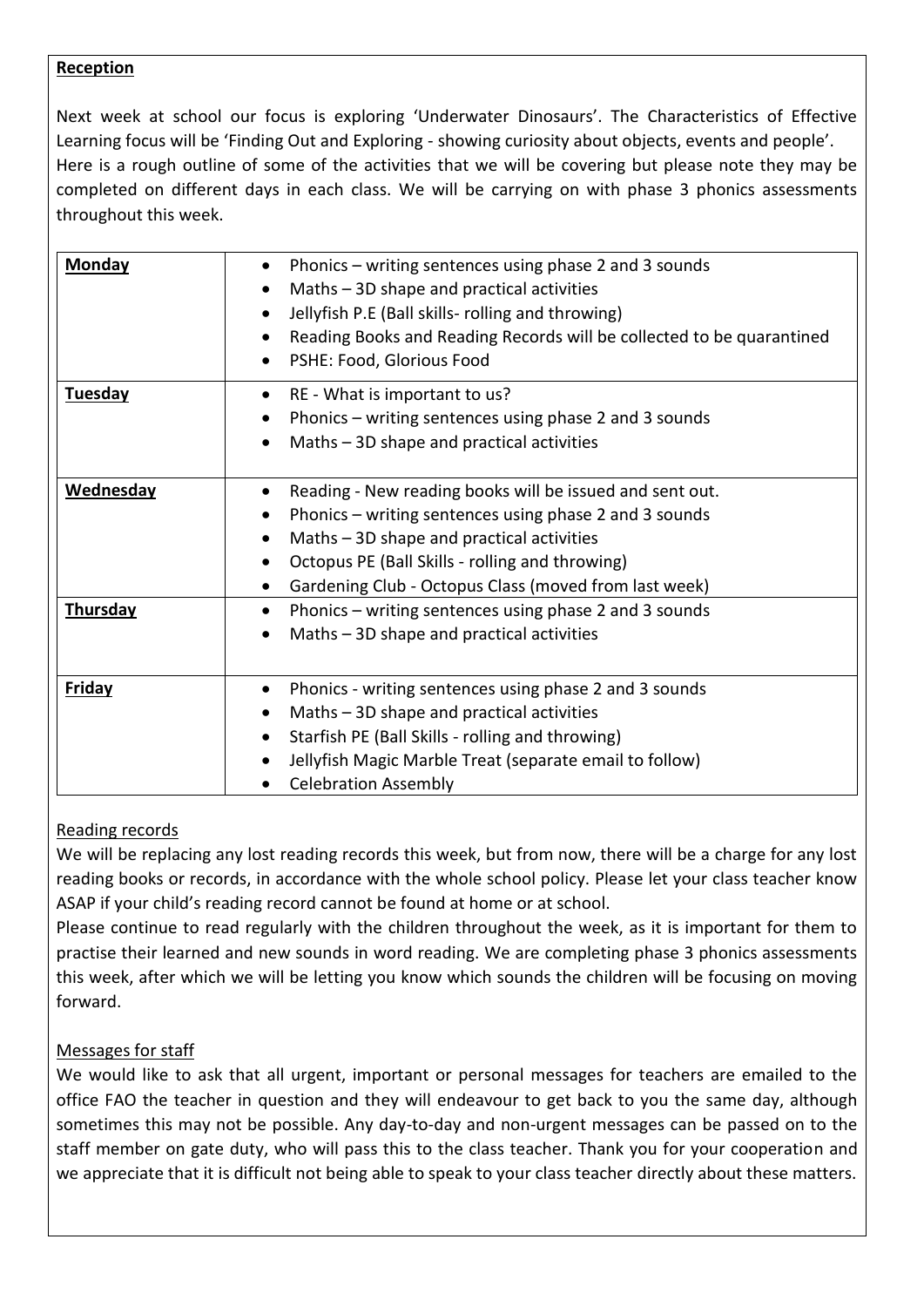Labelling school uniform

Please ensure that your child's school clothes are **labelled with their name**. We are still having lots of jumpers going missing without names and it is hard to locate them to give them back to the children.

## **Year 1**

Daily Mile

The children will be taking part in a daily mile throughout the week on the days they don't have P.E please bear this in mind for children's foot wear being suitable for running.

**Spellings** 

Just a reminder that the spelling list for term 4 is on Google Classroom in the 'classwork' section.

PE

Bears – Mondays and Thursdays

Badgers – Tuesdays and Thursdays

Butterflies – Wednesdays and Thursdays

**Please be aware that in the final week of this term, Year 1 will have PE on Tuesday 30th March instead of Thursday 1 st April.**

**Please can your child bring in a bottle of water with them every day.**

**Year 2**

Singing

This term year 2 are taking part in a singing event organised by Bristol Plays Music. We have started learning the songs this week and on Tuesday  $30<sup>th</sup>$  March we will be joining – virtually – schools across Bristol to sing the songs together. We will be singing four uplifting songs all about being the best we can be – and we'll even by learning some sign language to go with them.

Immersive Learning

The Year 2 children have now chosen their Amazon animal that they will research and write about next week. If it is possible at the weekend, please could you do some extra research with your child about their chosen animal. Any research conducted can be brought into school on Monday.

PE

Falcon – Mondays and Tuesdays

Flamingo – Tuesdays and Wednesdays

Fox – Tuesdays and Wednesdays

Please be aware that in the final week of term, Year 2 will have PE on Thursday 1<sup>st</sup> April instead of **Tuesday 30th March.**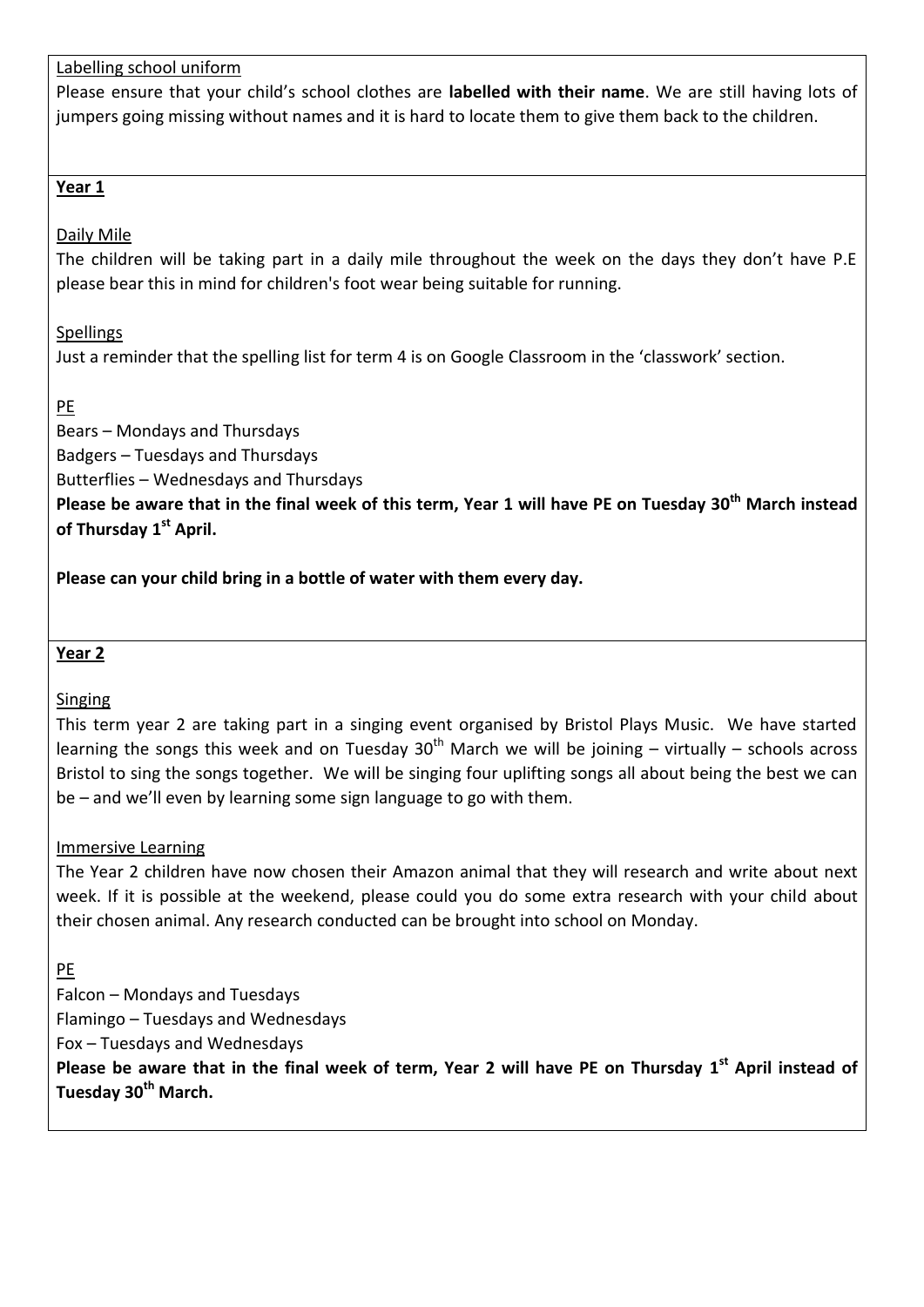## **Year 3**

# Art

Heron and Hedgehog classes will be still life sketching on Monday 22<sup>nd</sup> March. Please can each child bring in a piece of fruit/veg to draw.

# PE

Heron - Tuesdays Hedgehog – Tuesdays Honeybee – Fridays Year 3 will also have 'Daily Mile' running sessions on Wednesdays and Thursdays.

## **Spellings**

The current spelling lists for term 4 are still on Google Classroom in the 'classwork' section. If you would like a hard copy then please ask.

## **Reading**

Herons--Please ensure that your child brings their book bag and reading record to school every day next week – it is essential that I can get an idea of the current level of your child's reading. Thank you! Mr Smith

# **Year 4**

**Spellings** 

Just a reminder that the spelling list for term 4 is on Google Classroom in the 'classwork' section.

PE

Kiwi – Mondays Kangaroo – Wednesdays Koala - Thursdays Year 4 will also have 'Daily Mile' running sessions on Tuesdays and Wednesdays.

## **Year 5**

PE Lemur – Mondays Leopard – Tuesdays Lion – Mondays Year 5 will also have 'Daily Mile' running sessions on Wednesdays and Fridays.